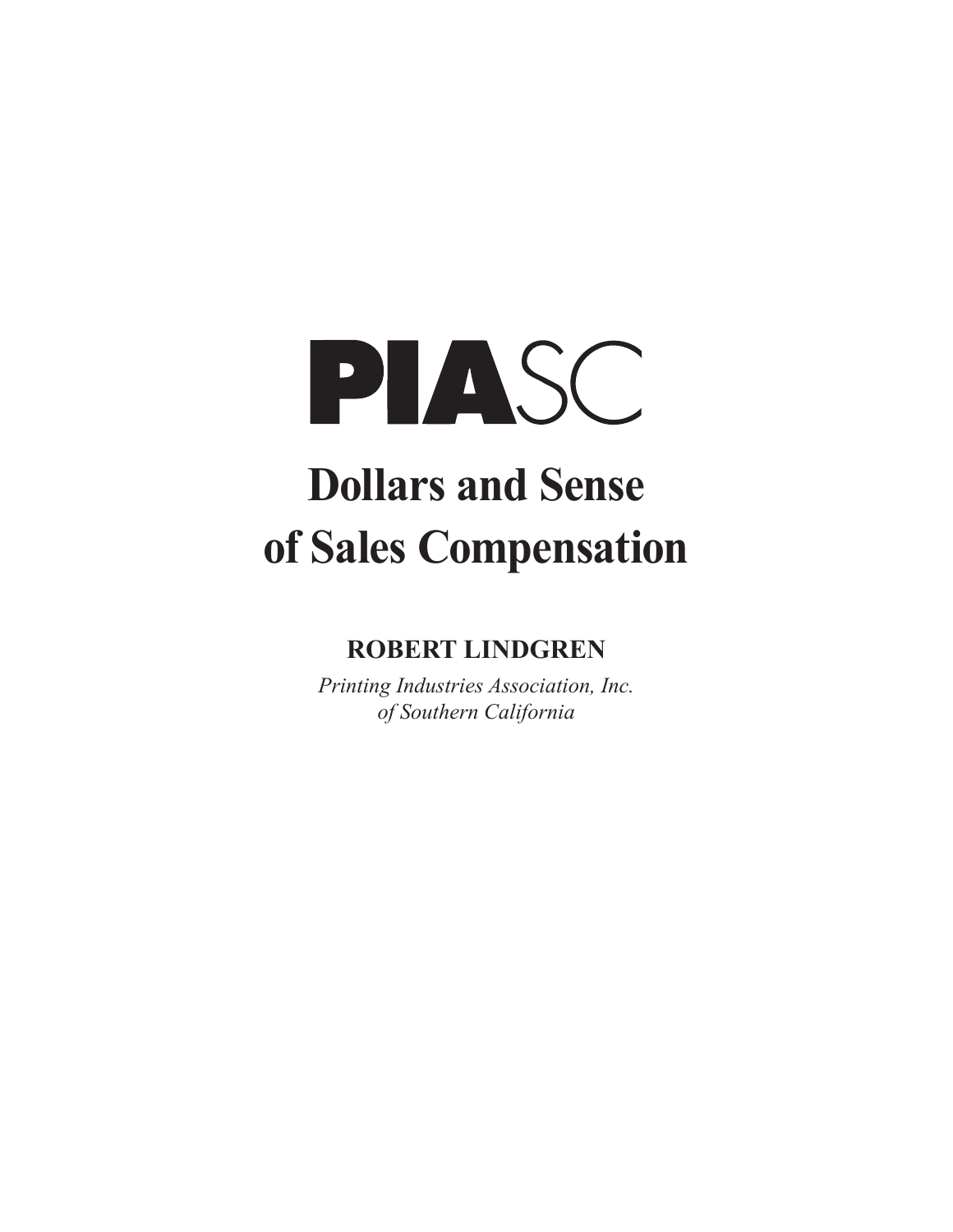## **DOLLARS & SENSE OF SALES COMPENSATION**

*by Robert Lindgren*

Many graphic arts executives observe that, for a class of people who sometimes seem to make inordinate amounts of money, salespersons often appear to possess surprisingly little community of interest with the company. How can you get salesmen to stop cutting the price or twisting the estimator's arm, or to rein in their "printing broker" urge to sell the jobs which only your competitors can print?

First, let's examine the most prevalent method of sales compensation--*straight percent commission on gross sales-*-and see why this method creates these problems. We will assume that ABC Litho has a sales compensation program which pays its salesman, Joe, a 10% commission on gross sales. Joe receives a draw against this commission, but since he is a successful and well established salesmen, his actual commission earnings are well in excess of the draw. So, it is the way his commission is computed that affects his behavior. If we give Joe a price for a job, and Joe succeeds in talking us into reducing the price by \$1.00, he suffers a loss of  $10¢$  of his income. Joe is balancing the probability of losing his entire commission against a loss in commission of  $10¢$  from a cut in the quotation. *So there's little incentive for Joe to do other than shave prices.* On the other hand, if Joe is a "creative biller" and inspired to get another dollar on the estimated price, his share is only  $10¢$ . The  $90¢$  goes right to the house's bottom line--which is terribly good for the house, but only 1/9 as good for Joe. So Joe's resourcefulness in "creative billing" is small--regardless of what the house may

want him to do on pricing the job.

If Joe's incentive to do a better job of pricing is weak, his incentive to concentrate his efforts on selling the house's jobs under this plan is non-existent. *The traditional method pays exactly the same commission on a brokered job as one produced in-house*, tempting Joe to try to sell the big web job that we can't produce so he can make a killing, while we can try to pay the bills.

#### **OTHER COMMISSION PLANS**

Fortunately, there may be a better way, and to begin the search for it, let's consider three other possible methods of sales compensation. The first of the three alternative methods is the *"profit split" approach*, where the salesman receives a high proportion (usually half) of the difference between the fully allocated cost and the invoice price. This method is also commonly combined with the "percentage of gross". The second alternative is *"percentage of value added."* By value added, we mean the difference between raw materials plus purchased outside services (without markups), and invoice price. The third method is "percentage on contribution to overhead". By contribution to overhead we mean the difference between raw materials, purchased outside services at cost, out-of-pocket factory labor, and the invoice price.

Exhibit 1, Column A shows a typical sheet fed job sold at a 10% net profit margin on invoice price. (The definition of fully allocated cost is familiar to almost everyone, but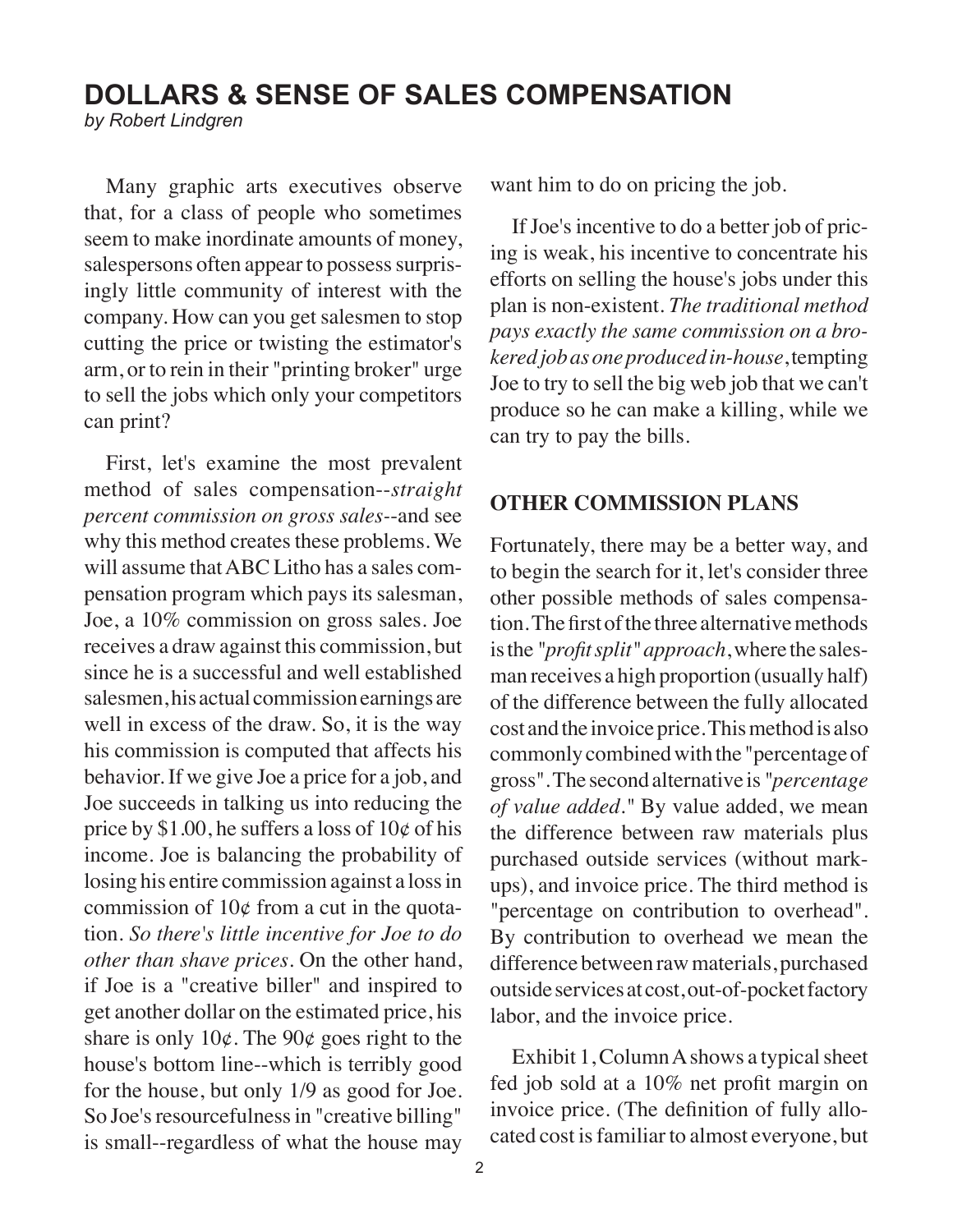in our example, costs have been restated to distinguish between out-of-pocket expenses and allocated fixed expenses. In the traditional cost system, fixed factory expense, selling, and administrative expense are buried inside the all inclusive hour rates and the materials and outside service mark-ups.)

In Exhibit 2, we have computed the salesman's commission, using the four different methods discussed above on our alternative "A". By selecting the appropriate commission rates, we have made the dollar amount of commission the same for all four commission plans, so we have an equal starting point for comparing the plans under strategies B, C and D.

Exhibit 2 shows that, while the salesman's commission under strategy "A" is exactly the same under all four plans, the benefits or penalties for pricing efficiently are fundamentally different. We noted at the beginning, that the traditional "percentage of gross method" gave our salesman 10¢ on the dollar reward in "creative billing", and imposed a similar penalty for price cutting. Exhibit 2 shows us that the alternative commission methods provide Joe with incentives or penalties which have a much stronger effect on his economic well being. *Any one of the three alternative commission methods would thus do a better job in the pricing efficiency area than the traditional one."* Joe is penalized only \$20 for cutting prices (strategy "C") on a 10% commission on sales, but far more heavily with the other three plans.

#### **JOE THE BROKER**

The second area of concern in salesmen's behavior is the tendency to sell products that are not produced by the house. Column "B" of exhibit 1 shows our hypothetical standard job reconfigured as a 100% buy-out, with the billing remaining at \$1,000 dollars, but materials and outside services rising to \$745. The effect of this sort of shift in sales mix is obvious from looking at the change in contribution to overhead-- that magic number which measures the cash impact of the job on our company. In the normal job, shown in column "A", contribution to overhead was \$320, whereas on this job, it has fallen to \$255--a 31% reduction. Contribution to overhead pays the rent and generates profit - not payments to outside suppliers.

In exhibit 2, column "B" we see some sharp divergences in the commission compensation Joe receives. In the traditional "percentage of gross" method and in the "profit split approach", the commission remains unchanged in this example, but with the "value-added" and "contribution to overhead" methods, the commission is sharply reduced by a "brokered" job, with the strongest effects coming from the "value-added" commission method. These two methods, then, provide our sales force with incentives to concentrate on the sale of those products which we can produce internally, and which will maximize contribution to overhead and net profit.

You will notice that in the traditional method, "percentage of gross", we see the smallest amount of change in salesmen's earnings over these four variant conditions of sale--exactly the problem that we began to address. If the sales force has no economic incentive to do the right thing for the firm, it is unlikely to do so. The "profit split" approach, the second method, makes Joe highly sensitive to changes in pricing level, but not to the differences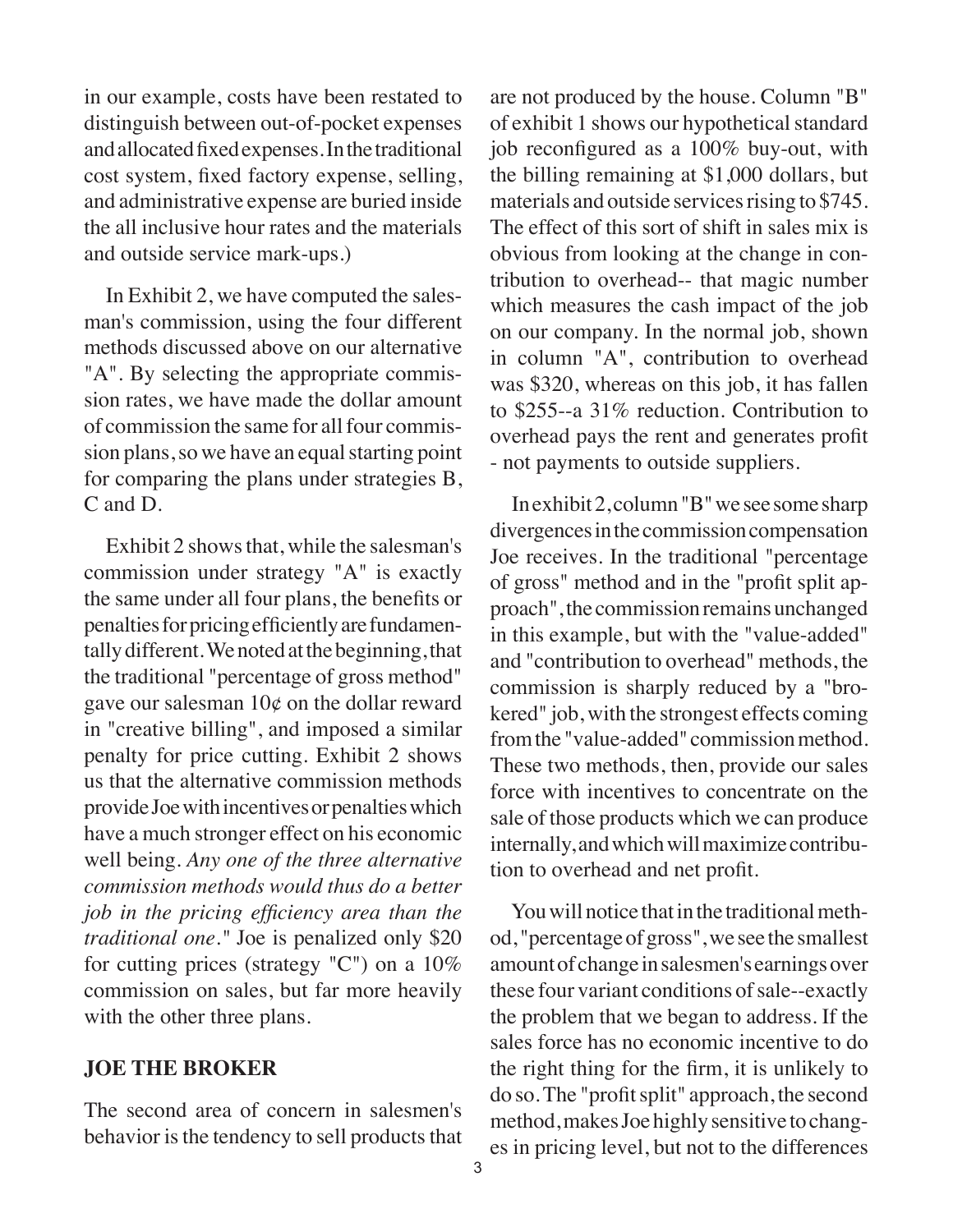between in-house and bought-out jobs. The "value added" approach is sensitized to the differences in both purchased and produced jobs, and pricing levels, but is somewhat more sensitive to product mix differences than to pricing differences. The "contribution to overhead" approach, recognizes both differences, but makes commissions more sensitive to changes in pricing levels.

The profit split approach is flawed way because of its inability to help Joe distinguish between jobs bought out and jobs internally produced. This is highly significant because many times neither the sales force nor management fully realizes the depressing effect on profits caused by permitting the sales force to sell somebody else's work. The second disadvantage with the profit split approach is that the salesman's commission rapidly falls to zero (or negative) in a price-competitive situation, and may make it difficult for the house to keep the sales force on the street bringing in jobs when the economy is soft, and price competition is on the rise. Also, there should be some concern that when a salesman is receiving a high percentage (50% or better) of additional billing dollars and is dealing with a purchasing agent who is interested in a kickback, his commission may be providing a large fund for such illegal payments.

Considering next the value added approach, it can be seen that the objections raised to profit split are completely met. The value added commission plan has an inescapable bias toward penalizing product mix problems, rather than pricing problems. The final method, percentage of contribution to overhead, does both jobs, but is rather more

biased in favor of pricing policy efficiency.

#### **TAKE YOUR PICK**

Of the methods above, which is preferable? On a purely theoretical level, compensation based on a percentage of contribution is obviously the desirable method, since it is contribution to overhead that we are trying to maximize, and we ought to build our compensation system around the objective we're trying to attain. There are, however, serious practical problems with this method, since it makes the salesman's income not only dependent upon what he does, i.e., the prices for the products he sells, but upon what the shop does, i.e., what's on the cost sheet. On balance it is probably not useful for us to turn the salesmen's creative efforts toward arguing with the accounting department about how many hours have been charged to jobs. This problem could be overcome, of course, by basing contribution on estimated, rather than actual cost, but that approach might simply force Joe's attention from the cost accountant to the estimator. This leaves us with the value-added method, which seems to us to meet the objection raised about the contribution approach by deducting only external costs. The chances are that those numbers will be accepted by the sales force as factual and beyond question. So on balance, what emerges as the preferred method is "value added" - with "contribution" a close second.

*Robert Lindgren is President of Printing Industries Association, Inc. of Southern California. In previous lives he was General Manager of Printing Industries of Illinois and Accounting Manager for a publication printer. He holds an MBA in Accounting and Finance from the University of Chicago.*